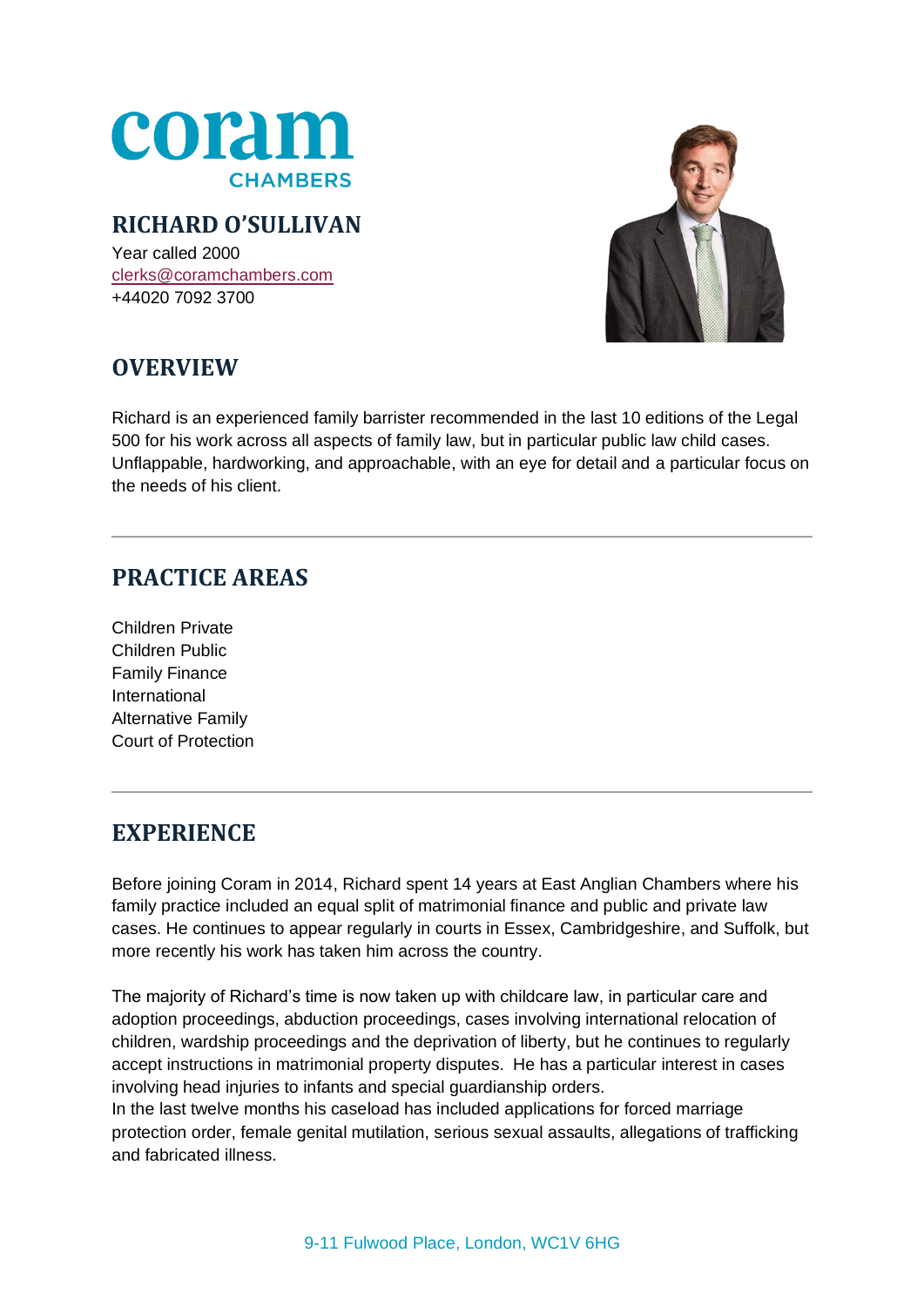Routinely instructed on behalf of local authorities, parents, relatives and children, Richard is regarded as an accomplished problem solver, noted for his well-considered arguments and his sensitivity to the needs of his client and his tribunal. He can be relied upon to provide timely reasoned advice in a manner tailored to his audience and has a kind and patient approach to lay clients rooted in a desire to dispel the anxieties that inevitably arise during court proceedings.

Richard is accredited by the Bar Council to provide advice direct to individuals under the public access scheme, which he does on a regular basis.

#### **TESTIMONIALS**

*'Richard O'Sullivan covers the whole spectrum of family worker'.* **Legal 500 (2011)**

*'He deals with high value, complex family matters'.* **Legal 500 (2012)**

*'Noted for his expertise in the fields of matrimonial finance and childcare'.* **Legal 500 (2013)**

*'Incredible knowledge'.* **Legal 500 (2014)**

*'He deals with extremely sensitive matters with ease'.* **Legal 500 (2015)**

## **CASES**

Re AX-BX and others (Revocation of Adoption Orders) [2021] EWHC 1121 (Fam) Re LC (A Child – Placement Order) [2020] EWCA Civ 787 Re E (Care Proceedings: Fact Finding) [2020] EWFC 24 Re FL (A Child) [2020] EWCA Civ 20 Re E (A Child: Questioning a Vulnerable Witness) [2019] EWHC 3808 (Fam) Re S (Wardship) [2016] EWFC B1 Local Authority v. XYZ (No 1) [2015] EWFC 69 A Local Authority v. XYZ (No 2) [2015] EWFC 70 T (Habitual Residence: Article 15 Transfer) [2014] EWFC B148

### **EDUCATION AND PROFESSIONAL MEMBERSHIPS**

BA Joint Hons University of York CPE College of Law BVC Inns of Court School of Law

Family Law Bar Association